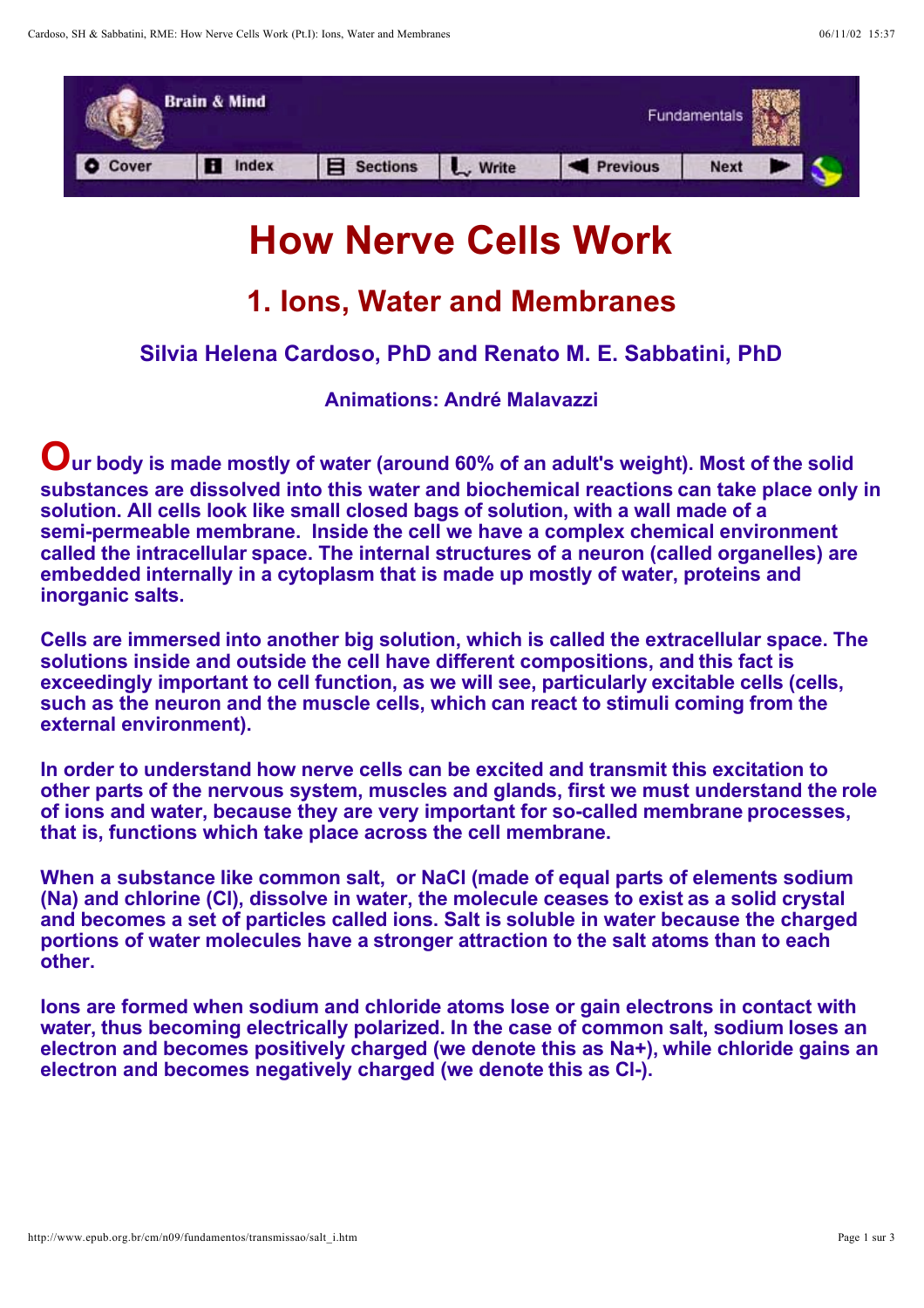Cardoso, SH & Sabbatini, RME: How Nerve Cells Work (Pt.I): Ions, Water and Membranes 06/11/02 15:37





**Na= Sodium Cl= Chlorine** **ions than they have for each other. Sodium loses the electron to form positive ion, Na+; chlorine gains one to make a negative ion, Cl-.** 

**The mean electrical charge of a salt solution is zero, because there is one Na+ ion for every Cl- ion. Thus, they balance each other out.**

**However, in living cells, an unequal distribution of ions of different charges is achieved. In this manner, the environment around the cell looses its electrical equilibrium and**  becomes electrically polarized around the membrane. This is the cause of **bioelectricity**, or the generation of electricity by cells, as we will see in the next section.

**Therefore, the ability of nerve cells to process electrical information depends on the special properties of the cell membrane, which controls the flux of nutritive substances and ions from the internal to the external side of the cell and vice-versa. Special molecular channels, called pores, which are open in the membrane allows that a substance or ion traverses it in a given direction.**

**Ionic movements through channels are influenced by two processes:**

**Passive transportation: ions move about following the laws of molecular diffusion, difference of concentration or chemical gradient and difference of electrical charge or electrical gradient. The cell membrane allows certain molecules to pass more easily than others, due to the size of channels and chemical conformation of molecules. Therefore, passive transport takes place across a semipermeable**